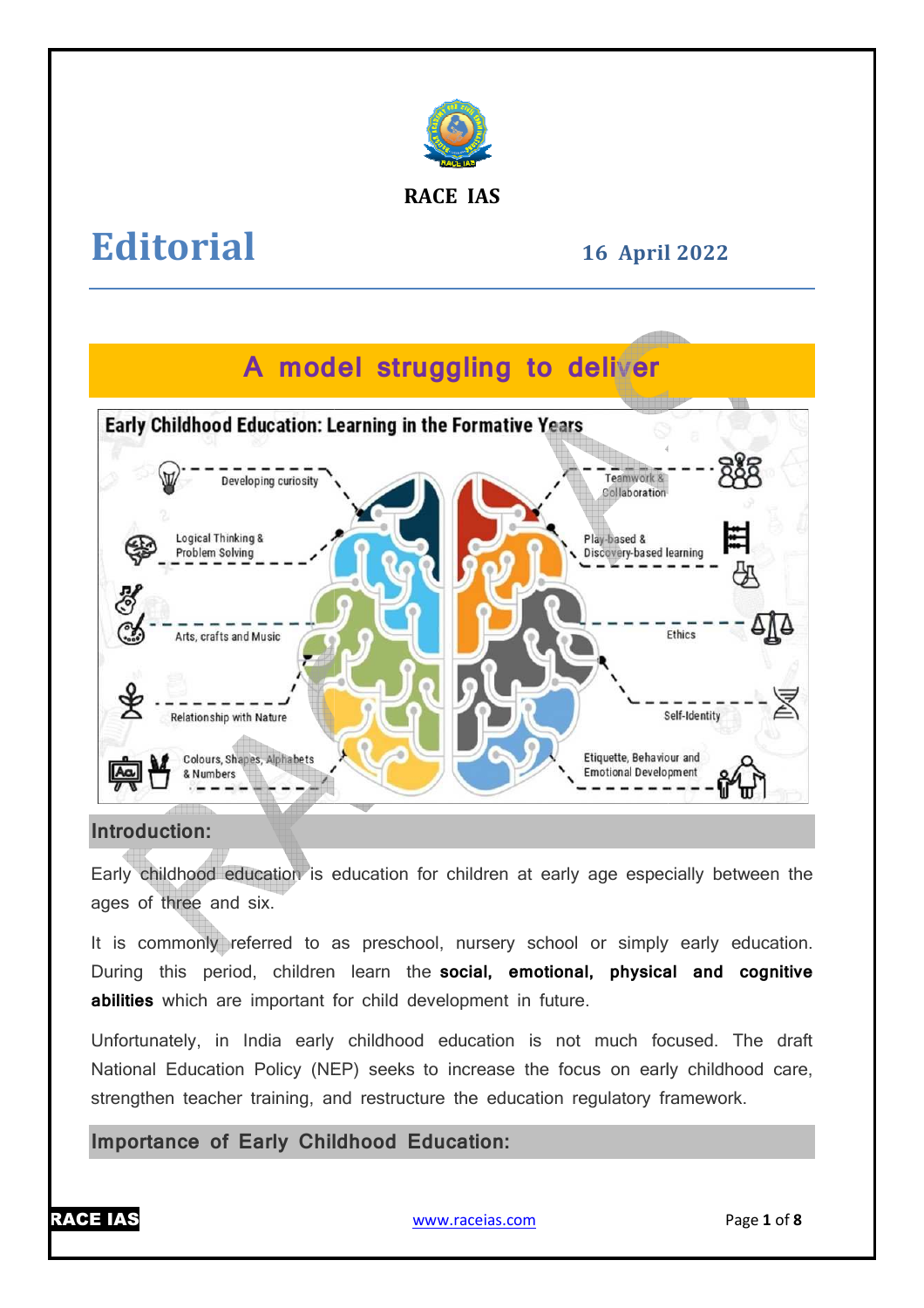Children learn every second of their lives. From using a fork and building sandcastles to **reading and socializing, proper guidance** in the form of quality early childhood education can make a big difference.

Early childhood care and education (ECCE) is more than preparation for primary school.

It **aims at the holistic development of a child's social, emotional, cognitive and physical needs** in order to build a solid and broad foundation for lifelong learning and wellbeing.

ECCE has the possibility to nurture caring, capable and responsible future citizens.

#### **Recent government Initiatives:**

- 1. **Evidence on Early Childhood Education (ECE)** suggests that children who engage in **early and play-based learning activities** have better developmental outcomes than those who don't.
- 2. **The National Early Childhood Care and Education Curriculum Framework** in 2013 mandated a **'play-way' curriculum** in all Anganwadi Centres (AWCs) and preschools.
- 3. In 2018, the government launched the **'Transformation of Aspirational Districts'** One of the components involved capacity building, improving infrastructure, and nurturing a child-centric environment in the AWCs of these districts.
- 4. The **National Education Policy (NEP), 2020**, envisions universalising Early Childhood Care and Education through Anganwadis.
- 5. However, the advent of COVID-19 led to an abrupt halt in ECE services and progress.
- 6. AWCs fall under the Integrated Child Development Services (ICDS) Scheme. Preschool education is one of the six services provided in this package.
- 7. AWCs are expected to provide preschool education through low-cost, locally sourced material that caters to the sociocultural context of mothers, and children below six years.
- 8. The infrastructure usually consists of an open space and one or two rooms to carry out activities.
- 9. On the other hand, private preschools usually mimic the formal schooling approach in terms of **infrastructure and learning activities.**

#### **What are the challenges in improving ECCE?**

RACE IAS www.raceias.com Page **2** of **8**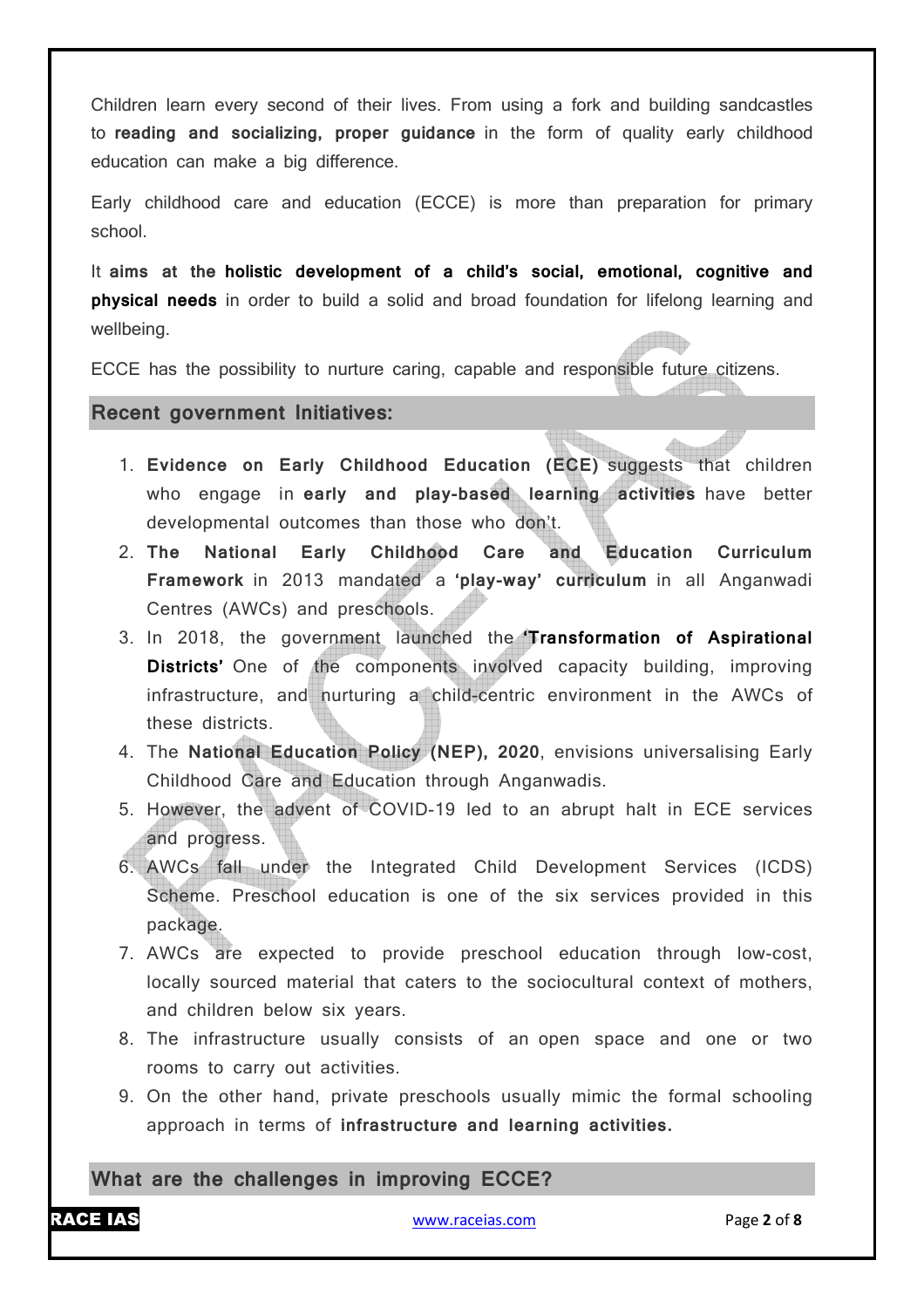- 1. Of the nearly 25 million children born in India every year, about 99% enrol in school at the age of 5 or 6.
- 2. However, as the report ASER 2019: 'Early Years' reveals, many children enter school without being school-ready.
- 3. Only 10.7% of children aged 5 could match pictures beginning with the same sound, and only 17.5% could complete a simple pictorial pattern.
- 4. Despite multiple actors and a variety of interventions and initiatives, achieving quality ECCE still remains a challenge.
- 5. According to the NEP 2020, 'Presently, quality ECCE is not available to crores of young children, particularly children from socio-economically disadvantaged backgrounds'.
- 6. The current parent/caregiver mindset is 'Early years are the days for play'.
- 7. **NIPUN Bharat** observes that one present barrier is that the parents/caregivers do no have a role to play in education if they themselves are illiterate and their role ends at sending the child to school.

#### **Learning crisis:**

- 1. Evidence on AWCs and private pre-schools indicates that neither model provides appropriate inputs for the holistic development of young children.
- 2. An impact study on early childhood by the Centre for Early Childhood Education and Development at Ambedkar University and ASER Centre found that children who regularly participate in a preschool programme perform better than children who do not.
- 3. But at the same time, preschool education (AWCs or private preschools) is not developmentally appropriate for children.
- 4. As a result, children's early learning outcomes were nowhere close to the expected levels.
- 5. An **all-India survey of young children by ASER in 2019** found that not even half of the enrolled children between the ages of four and eight could perform age-appropriate cognitive tasks.

#### **Case study: Umbare Anganwadi during pandemic times:**

1. The pandemic has impacted 28 million young children across India due to the sporadic closure of AWCs and private schools (UNICEF).

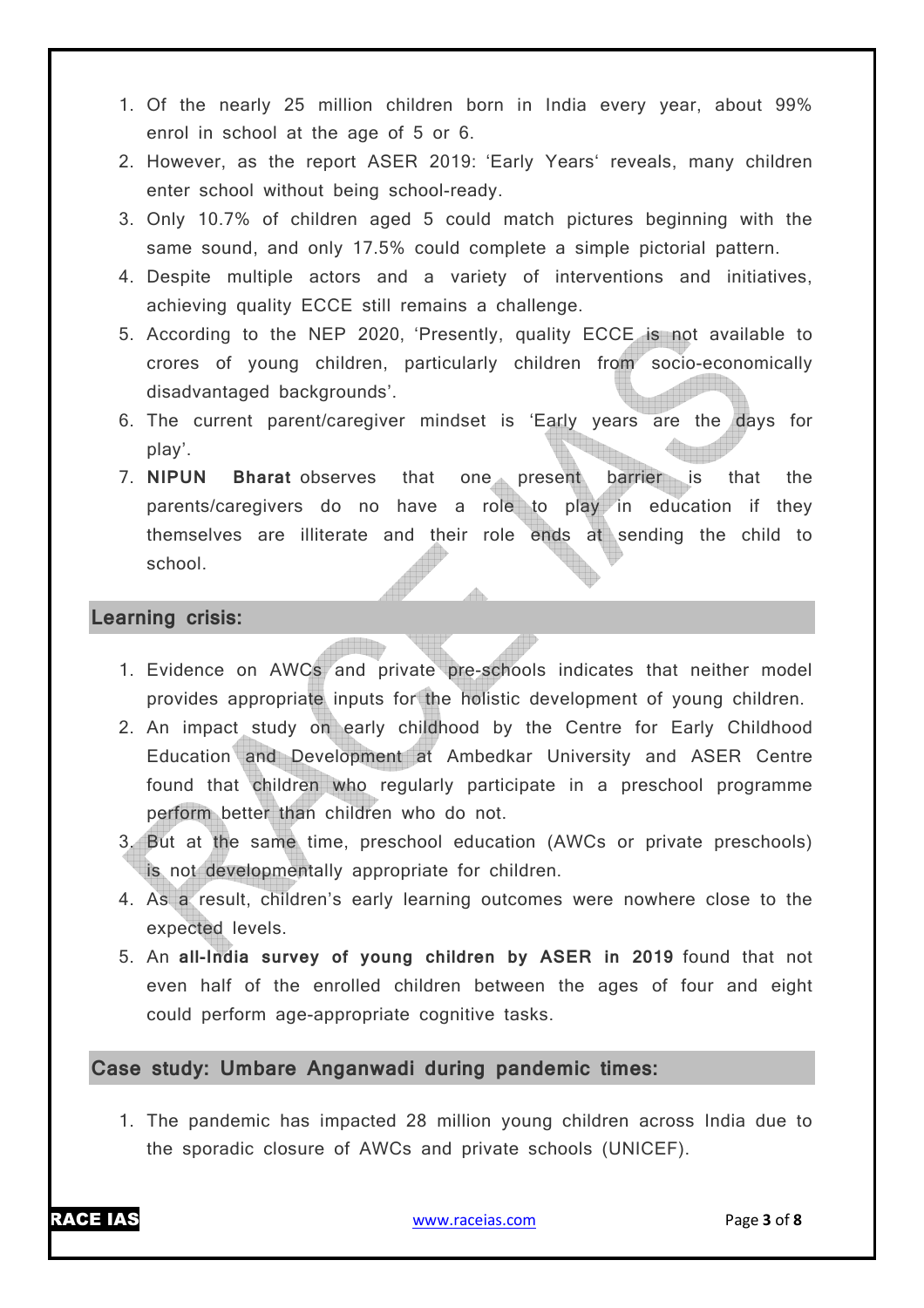- 2. As a consequence, any progress made in ECE may be reversed. However, innovative strategies were devised to continue early education in some States.
	- 1. In Gujarat, the '**Umbare Anganwadi (doorstep Anganwadi)' initiative**, a video series consisting of educational modules and easy-to-follow activities, was telecast every alternate day and streamed on online platforms **to promote interactive learning.**
	- 2. Similarly, Anganwadi workers in Haryana, Punjab, Odisha and Bihar visited homes to conduct activities with children.
- 3. However, anecdotal evidence suggests that access to these strategies was not uniform.
	- 1. They also placed a huge burden on Anganwadi workers. Paramjeet, an Anganwadi worker in Punjab, said, "We give activities for children via WhatsApp, but I cannot reach all children as every parent does not have a smartphone.
	- 2. Sometimes, I cannot track children as the parent who owns the smartphone is at work."
- 4. To understand the repercussions of school closures, ASER conducted three field surveys in 2021 and found that the learning abilities of children had regressed.
- 5. As we move into the third year of the pandemic, more children may be entering primary school severely unprepared.
- 6. To increase the quality of the education of children, it is important to **ensure early childhood education**. The recommendations in draft NEP should be implemented early.

#### **Conclusion:**

The Anganwadi model has been struggling to deliver quality ECE, but the potential of Anganwadis remains enormous.

Over the years, Anganwadi workers have **ensured last-mile delivery of ECE** and education care schemes.

It is crucial to leverage their vast reach by filling implementation and infrastructural gaps.

If we increase the honorarium of Anganwadi workers, build capacity and invest in research and development of a meaningful ECE curriculum, AWCs will be an ideal launchpad for children entering primary school.

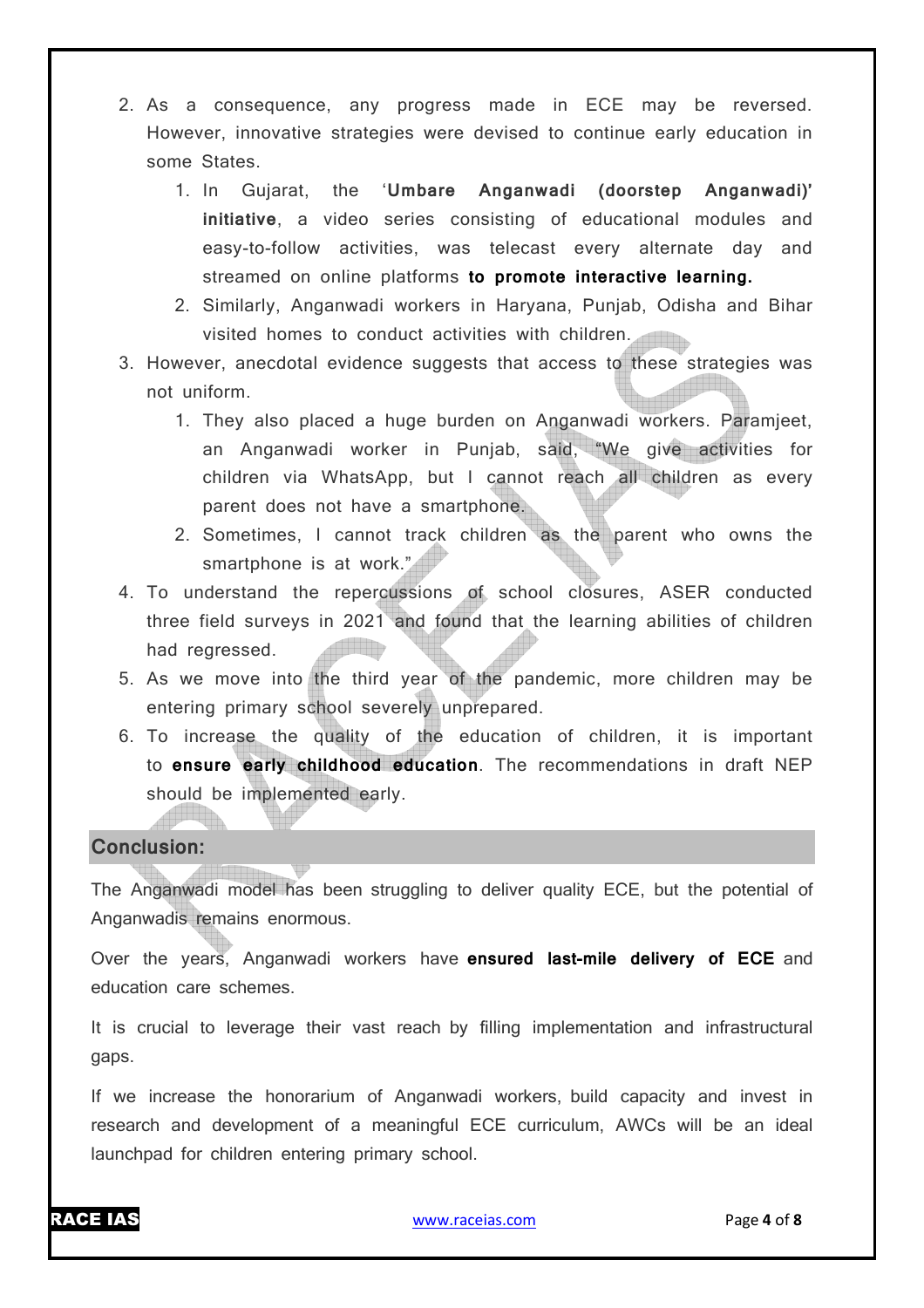### **India - US Relations**

If one were to look at the long list of diplomats, officials, and ministers from across the globe rushing to New Delhi in recent times, **India's role as an emerging global superpower is quite easy to infer**.

In the context of the US, **India is the centrepiece** of the **Joe Biden administration's Indo-Pacific strategy** - Indian Foreign and Defence Ministers recently **held the '2+2' meeting with their American counterparts.**

Although the two countries are not sharing consensus over the **Russia-Ukraine Conflict** - one of the most worrying issues in global geopolitics, it is in their mutual interest to **rise above differences and ensure continuous cooperation.**

#### **How have been India's Relations with the US Lately?**

- India-US bilateral partnership today encompasses a whole host of issues including the **response to Covid-19, economic recovery** post-pandemic, the **climate crisis** and **sustainable development,** critical and **emerging technologies**, **supply chain resilience**, **education**, the **diaspora**, and **defence and security**.
- The breadth and depth of Indo-US ties remain unmatched and the drivers of this partnership have been **growing at an unprecedented rate.**
	- o The relationship remains unique insofar as this is driven at both levels: at the **strategic elite as well as at the people-to-people level.**
- Although India and the US have quite **contradictory responses towards the Russia-Ukraine crisis**, in the recent meeting, the PM of India and the US President expressed that the world's two major democracies are **willing to work around their divergences** to arrive at mutually acceptable outcomes.
	- o India and the US have underscored their commitment to continue to build on the momentum of recent years and **not lose sight of the larger strategic picture.**

#### **What was the Outcome of the Recent 2+2 Dialogue?**

 The dialogue saw the signing of the Memorandum of Understanding (MoU) on **space situational awareness** as the two nations seek to deepen cooperation

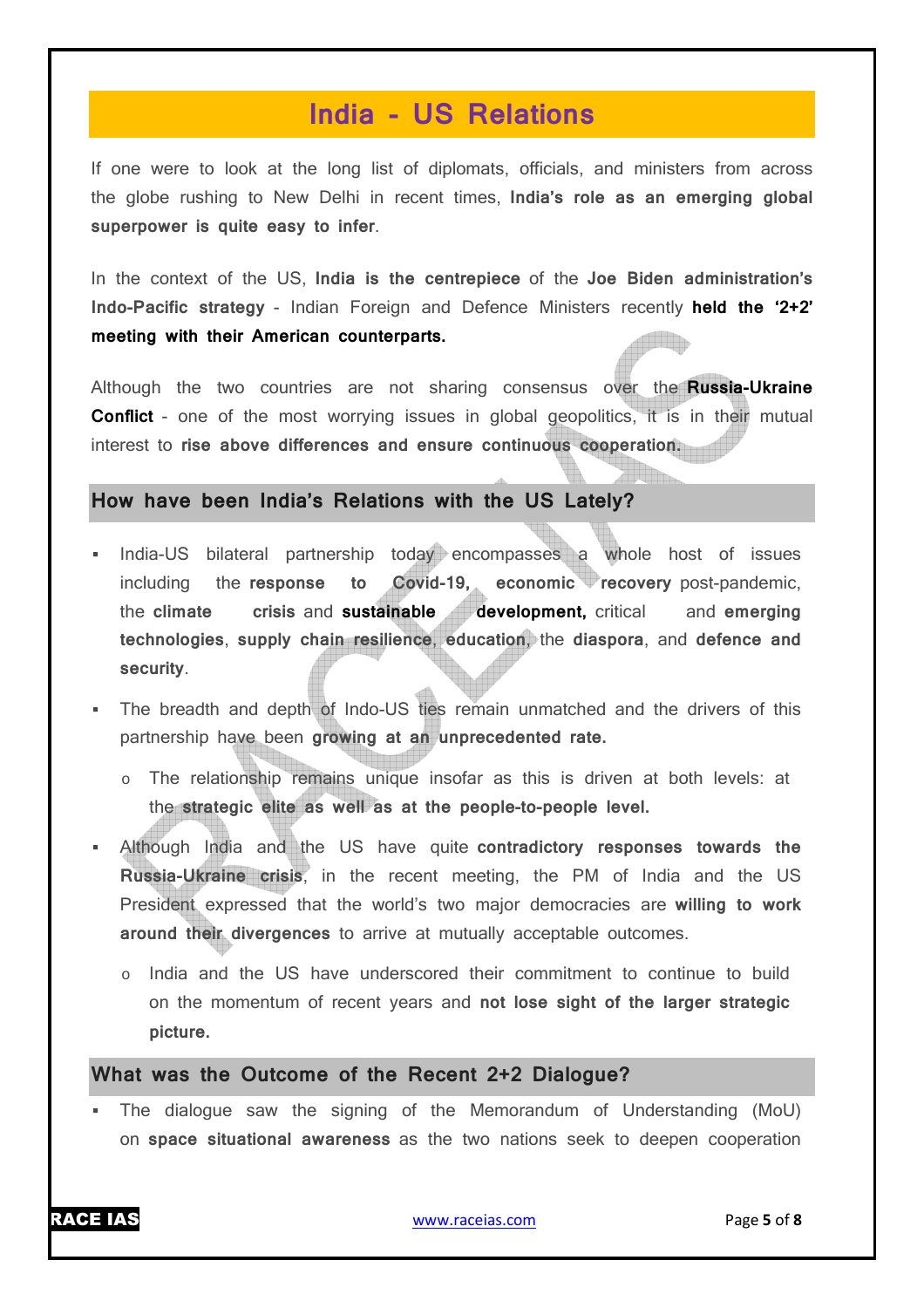in outer space and cyberspace to develop capabilities in both "war-fighting domains".

- o They also agreed to launch an inaugural Defence **Artificial Intelligence** Dialogue, while expanding joint cyber training and exercises.
- The **defence partnership** between India and the US continues to grow rapidly with the US secretary of defence underlining that the two nations have **"identified new opportunities to extend the operational reach** of our militaries and to coordinate more closely together across the expanse of the **Indo-Pacific."**
- The US also pointedly mentioned that China was constructing "dual-use infrastructure" along the border with India and that it would **"continue to stand alongside" India to defend its sovereign interest.**

#### **What Could Drift the US Away?**

- **Strong Indo-Russia Relations:** Russia is not a new factor in this relationship. India has **chosen to increase**, rather than reduce, import of its meagre **crude oil supplies from Russia**, being offered at a discount.
	- o The **India-Russia defence relationship** has also been an irritant in the Indo-US relationship.
		- The **CAATSA law** has been part of the discussion for a long time on **India's purchase of the S-400 Triumf missile defence system** from Russia.
		- However, there is a clear recognition in the US that any move to **sanction India would take the relationship back by decades.**
	- o Despite a warning by the U.S. about the "consequences to countries that actively attempt to circumvent or backfill the sanctions,**" India and Russia are exploring ways of conducting bilateral trade by bypassing the dollarbased financial system.**
- **India's Possibilities of** Cooperation **with China:** In recent years, China had looked at Indian moves in the region through the prism of their U.S. policy, but India's stance on Ukraine has triggered a rethink in Beijing.
	- o The **Chinese Foreign Minister's recent visit to India** was an exploratory step towards a larger strategic reset with the latter, driven by the **need to wean India away from the Quad.**

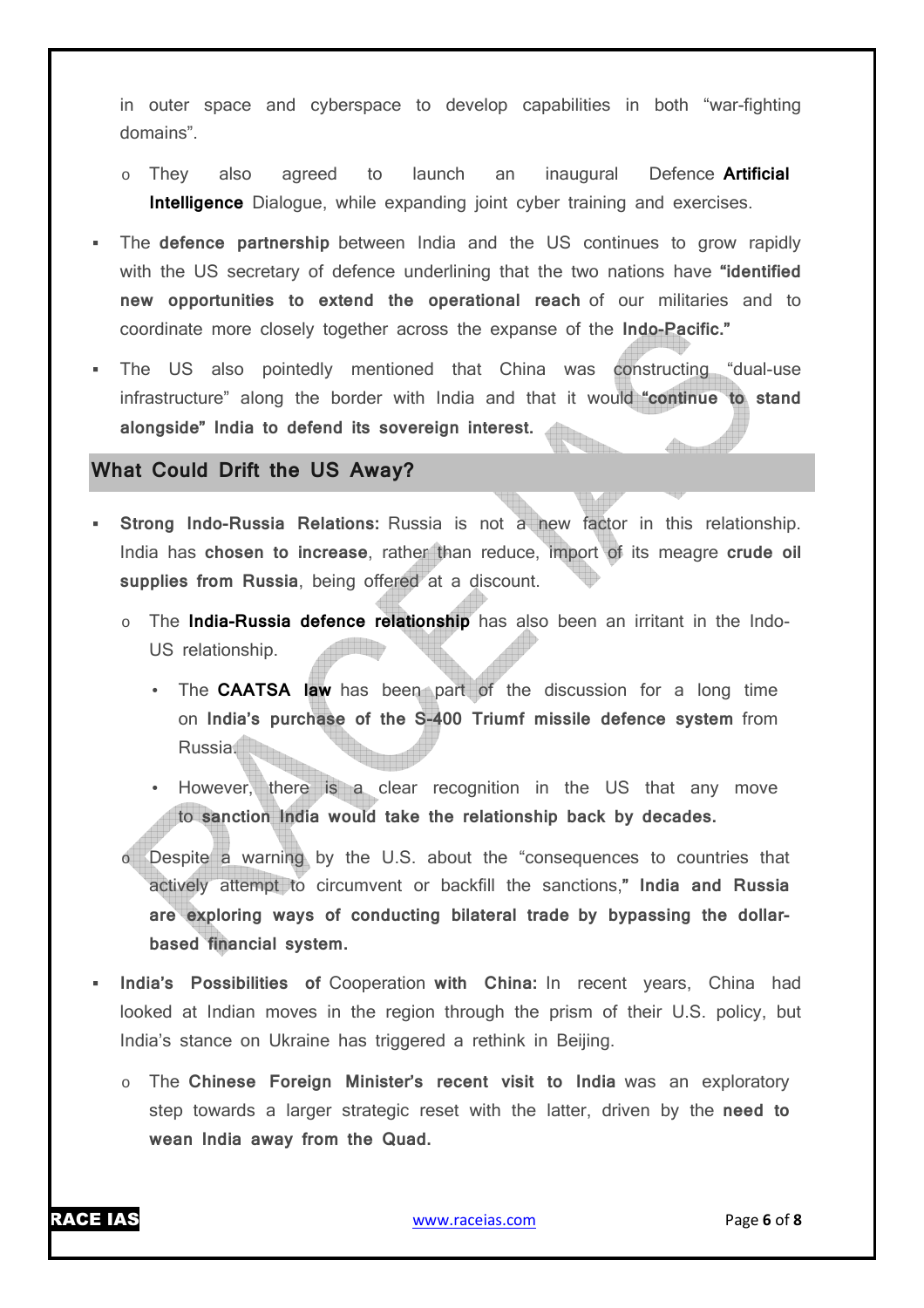- During his visit, **China offered to create a virtual G-2 in Asia** by protecting India's traditional role and collaborating on developmental projects as '**China-India Plus' in South Asia.**
- o While Indian and American policies are at variance in countries such as Myanmar, Iran and Afghanistan, **China is the one interest that aligns the two countries togethe**r.
	- If this moment provides for a reset of India's ties with China, it will alter **India's relationship with the U.S.** and **raise questions about the effectiveness of Quad.**

#### **What is the Way Forward?**

- **India-US Military Cooperation:** The US Secretary of State for Political Affairs during her recent visit to India, acknowledged that "India's dependence on Russia for defence supplies is crucial" and that this was "legacy of security support from the Soviet Union and Russia at a time **when the US was less generous with India."**
	- o However, with the new realities of today shaping the trajectory of this bilateral engagement, **it is time for the US to help India in building its defence manufacturing base** through **technology transfer** as well as **coproduction and co-development.**
- **Exploring Opportunities:** India is emerging as a leading player in an international system that is undergoing an unprecedented transformation. It shall **use its present situation to explore opportunities to further its vital interests.**
	- India and the US are strategic partners today in the true sense of the **term** - a partnership among mature major powers that is **not seeking a complete convergence but managing differences** by ensuring a continuous dialogue and channelling these differences into crafting new opportunities.
- **Cooperation in Security:** Russia's increased alignment with China as a result of the Ukraine crisis only complicates India's ability to rely on Russia as it balances China. Hence, **continuing cooperation in other security areas is in both countries' interests.**
	- o **Space governance will become central to the US-India** bilateral relationship, driven by mutual concern about the increasing space capabilities of the Chinese Army.